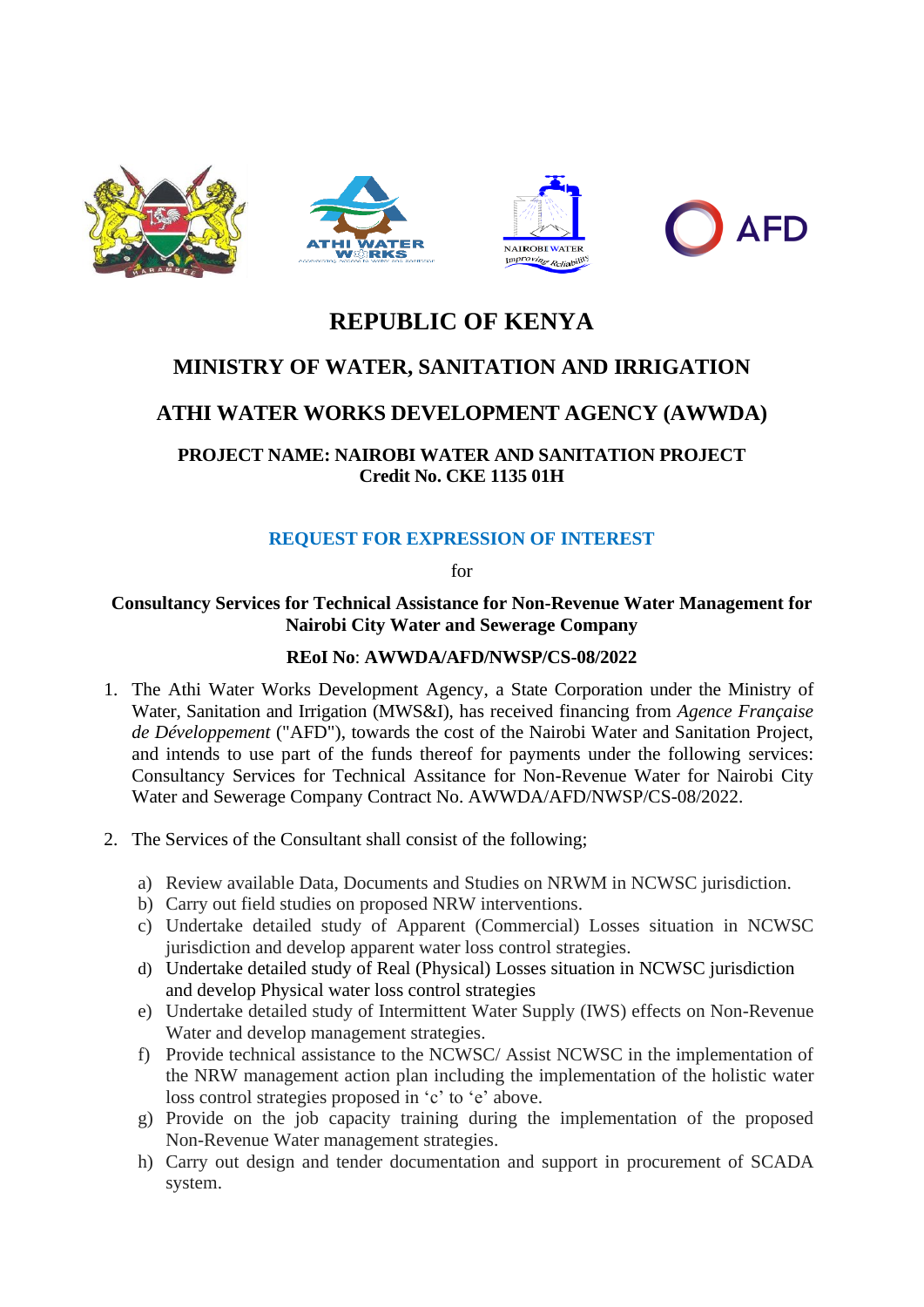- i) Supervise the installation of the SCADA system and monitor implementation and impact.
- j) Operationalize the existing hydraulic model- Review adequacy of existing hydraulic modelling software, calibrate the model and support in renewal of licences for its operational use.
- k) Review and finalise rearragement of the Pressure Zone Boundaries considering additional flows from ongoing interventions.
- l) Evaluate the impact of Non-Revenue Goods and equipment procured under the project on reduction of Non-Revenue Water.
- m) Supervise the installation of smart meters purchased under the Nairobi Water and Sanitation Project
- n) Assess the capacity of NCWSC to continue implementing the Non-Revenue Management Strategies and recommend capacity enhancement requirements to ensure sustainability.
- 3. The Athi Water Works Development Agency hereby invites Applicants to express their interest in delivering the Services described above. This Request for Expressions of Interest is open to: Consultant Firms.
- 4. Eligibility criteria to AFD financing are specified in sub-clause 1.3 of the "Procurement Guidelines for AFD-Financed Contracts in Foreign Countries", available online on AFD's website: [http://www.afd.fr.](http://www.afd.fr/)
- 5. In order to confirm eligibility for AFD financing, interested firms shall submit (as part of the expression of interest) a duly signed 'statement of integrity' which is appended to this REoI and can be downloaded from [www.awwda.go.ke](http://www.awwda.go.ke/) .
- 6. The Applicant shall submit only one application, either in its own name or as a member of a Joint Venture (JV). If an Applicant (including any JV member) submits or participates in more than one application, those applications shall be all rejected. However, the same Subconsultant may participate in several applications. If the Applicant is a JV, the expression of interest shall include:
	- a copy of the JV Agreement entered into by all members,

or

− a letter of intent to execute a JV Agreement, signed by all members together with a copy of the Agreement proposal,

In the absence of this document, the other members will be considered as Subconsultants. Experiences and qualifications of Subconsultants are not taken into account in the evaluation of the applications.

The attention of interested consultants is drawn to paragraph 1.2.3 of AFD's Procurement Guidelines, setting forth AFD's policy on conflict of interest.

- 7. Interested Applicants must provide information evidencing that they are qualified and experienced to perform these Services. For that purpose, documented evidence of recent and similar services shall be submitted demonstrating:
	- a. Presentation of the Consultancy Firm: general presentation, scope of activities, financial data for the past 3 years, description of human resources, organogram, etc.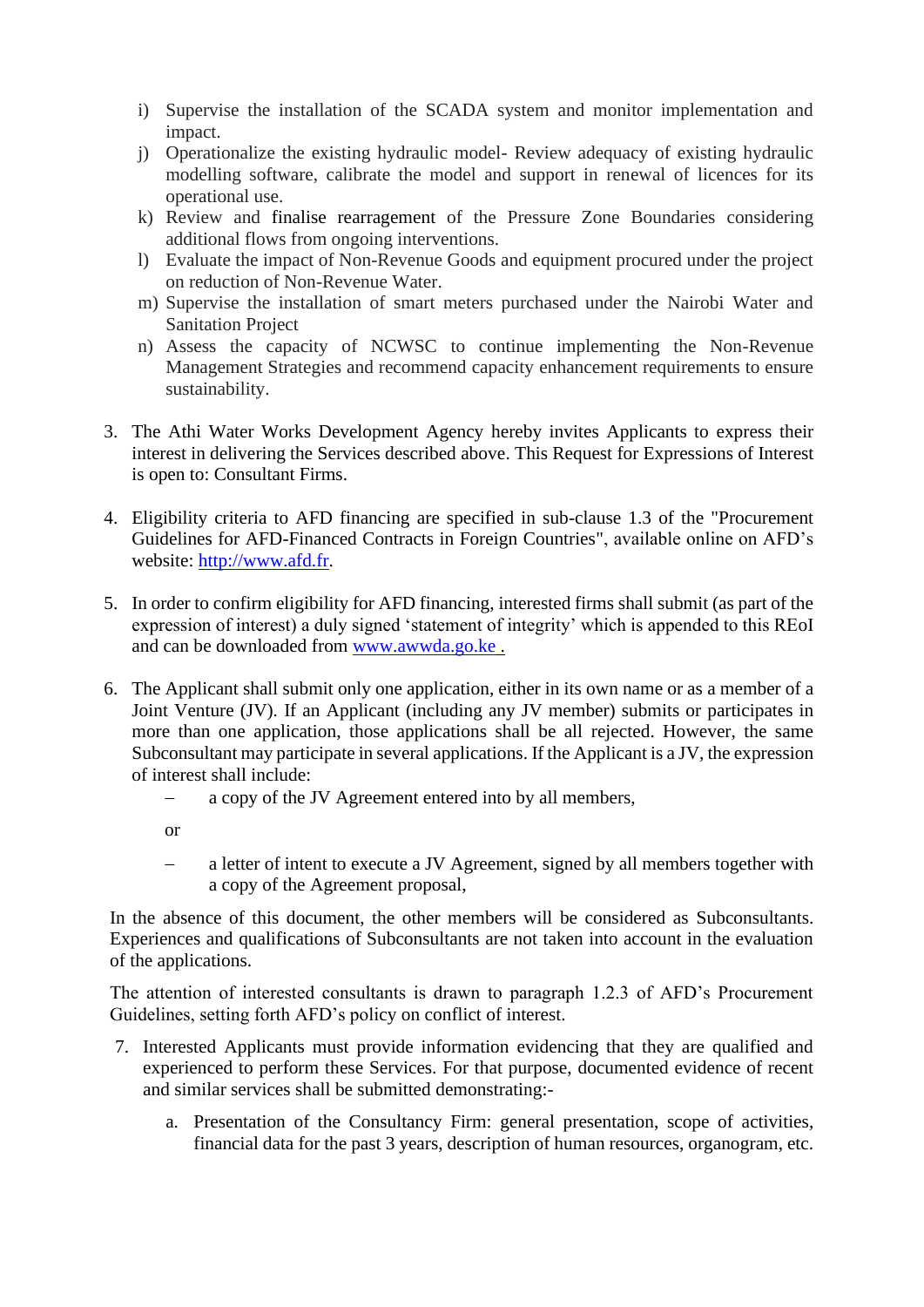- b. Similarity of the experiences based on:
	- The contracts size;
	- The nature of the Services: Experience on similar projects during the last 7 years. Similar projects include NRW reduction methods in urban utilities, design of pressure zones, water supply network hydraulic modelling, procurement and preparation of tender documents, contract management, works supervision for installation of SCADA systems and water supply works;
	- The location: Experience in East Africa during the last 7 years;
	- Experience on donor funded projects.
- c. Availlability of the Technical Expertise: Presence of appropriate skills among staff. The Consultant will provide information (sample CVs or synopsis) for potential involvement of following staffs (not limited to), bearing in mind that other individuals may be presented at bidding stage: Team Leader/ Project Manager, Deputy Project Manager, Civil Engineer, NRW Management Expert, Metering expert, Hydraulic Expert/ Modelling Expert, GIS Expert, Software/SCADA Engineer, Environmental/ Social Expert, Water Engineering Technician.

Permanent staff of the Consulting firm will be favored for Key Staff. Potential backstopping support should also be described.

- d. Quality Assurance Procedures and Certifications of the Applicant (ISO 9001 and/or Environmental and Social Certification)
- 8. Among the submitted applications, Athi Water Works Development Agency will shortlist a maximum of six (6) Applicants, to whom the Request for Proposals to carry out the Services shall be sent. A Consultant will be selected in accordance with the Quality and Cost Based Selection (OCBS) method set out in the Procurement Guidelines.
- **9.** Expressions of Interest must be delivered in written form to the address below in person (hardcopy and flash disk) or by email (in PDF format, maximum size 15MB) no later than *23rd March,2022* **at 1200 hours** East African Time; clearly marked "**Expression of Interest for Consultancy Services for Technical Assitance for Non-Revenue Water Management for Nairobi City Water and Sewerage Company, Contract No. AWWDA/AFD/NWSP/CS-08/2022".** Acknowledgement of receipt of applications received by email will be provided.
- 10. Interested Applicants may obtain further information at the address below during office hours from 0800 to 1700 hours from Monday to Friday excluding lunch hour (1300 to 1400 hours and public holidays).

**The Chief Executive Officer, Athi Water Works Development Agency, Ground Floor,Athi Water Plaza Muthaiga North Road, Off Kiambu Road P.O. Box 45283-00100 Nairobi, Kenya. Tel: 254 020 2724292/3 Fax: 254 020 27224295 Email: [info@awwda.go.ke](mailto:info@awwda.go.ke)**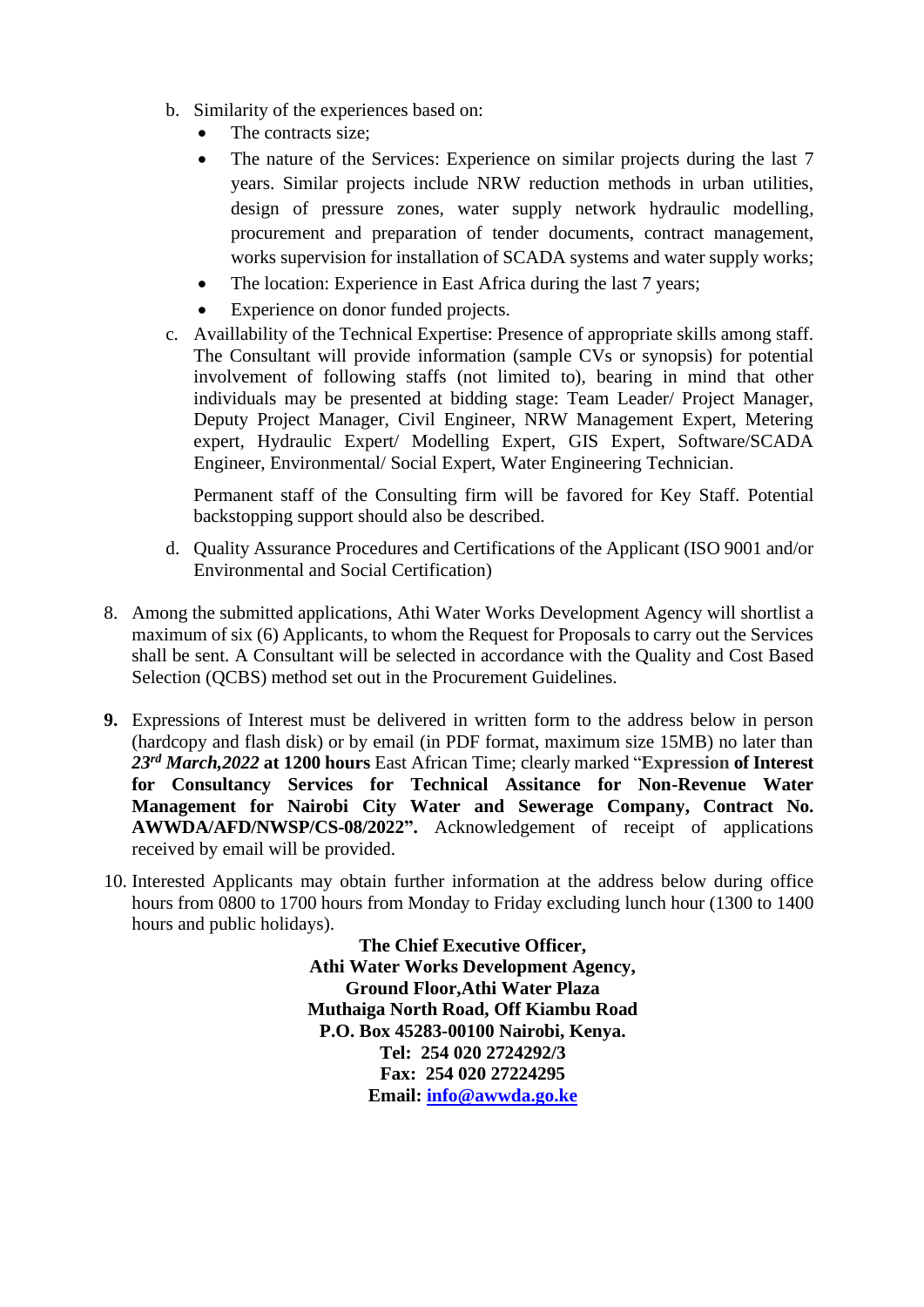#### **Appendix to The Request for Expressions of Interest (To be sumitted with the application, signed and unaltered)**

#### **Statement of Integrity, Eligibility and Environmental and Social Responsibility**

**Reference of the bid or proposal:** Consultancy Services for Technical Assitance for Non-Revenue Water Management for Nairobi City Water and Sewerage Company, Contract No. **AWWDA/AFD/NWSP/CS-08/2021** (the "**Contract**")

### **To:**

The Chief Executive Officer, Athi Water Works Development Agency, Ground Floor,Athi Water Plaza Muthaiga North Road, Off Kiambu Road P.O. Box 45283-00100 Nairobi, Kenya**.** (the "**Contracting Authority**")

- 1. We recognise and accept that *Agence Française de Développement* ("**AFD**") only finances projects of the Contracting Authority subject to its own conditions which are set out in the Financing Agreement which benefits directly or indirectly to the Contracting Authority. As a matter of consequence, no legal relationship exists between AFD and our company, our joint venture or our suppliers, contractors, subcontractors, consultants or subconsultants. The Contracting Authority retains exclusive responsibility for the preparation and implementation of the procurement process and performance of the contract. The Contracting Authority means the Purchaser, the Employer, the Client, as the case may be, for the procurement of goods, works, plants, consulting services or nonconsulting services.
- 2. We hereby certify that neither we nor any other member of our joint venture or any of our suppliers, contractors, subcontractors, consultants or subconsultants are in any of the following situations:
	- 2.1 Being bankrupt, wound up or ceasing our activities, having our activities administered by the courts, having entered into receivership, reorganisation or being in any analogous situation arising from any similar procedure;
	- 2.2 Having been:
		- a) convicted, within the past five years by a court decision, which has the force of *res judicata i*n the country where the Contract is implemented, of fraud, corruption or of any other offense committed during a procurement process or performance of a contract (in the event of such conviction, you may attach to this Statement of Integrity supporting information showing that this conviction is not relevant in the context of this Contract);
		- b) subject to an administrative sanction within the past five years by the European Union or by the competent authorities of the country where we are constituted, for fraud, corruption or for any other offense committed during a procurement process or performance of a contract (in the event of such sanction, you may attach to this Statement of Integrity supporting information showing that this sanction is not relevant in the context of this Contract);
		- c) convicted, within the past five years by a court decision, which has the force of res judicata, of fraud, corruption or of any other offense committed during the procurement process or performance of an AFD-financed contract;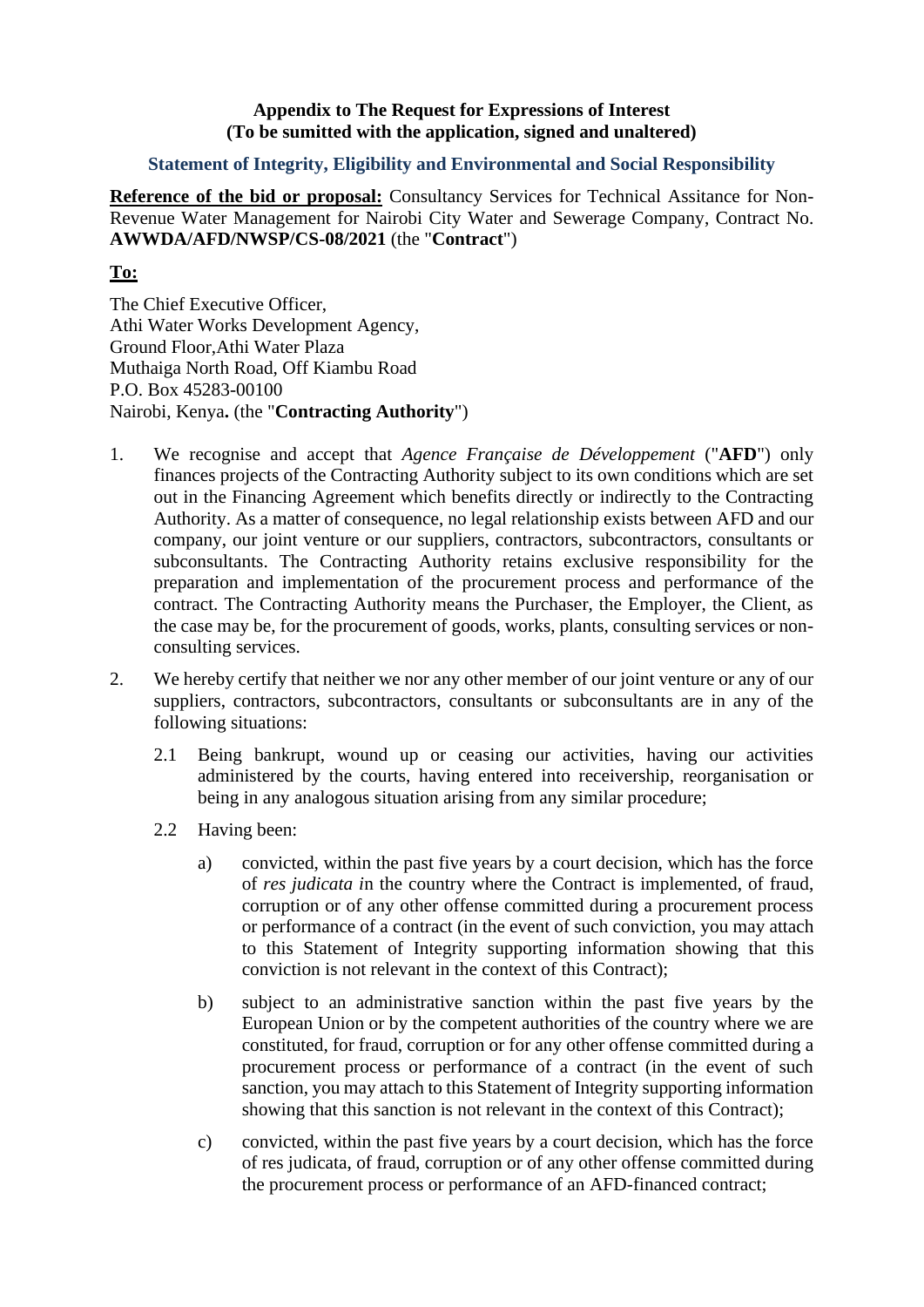- 2.3 Being listed for financial sanctions by the United Nations, the European Union and/or France for the purposes of fight-against-terrorist financing or threat to international peace and security;
- 2.4 Having been subject within the past five years to a contract termination fully settled against us for significant or persistent failure to comply with our contractual obligations during contract performance, unless this termination was challenged and dispute resolution is still pending or has not confirmed a full settlement against us;
- 2.5 Not having fulfilled our fiscal obligations regarding payments of taxes in accordance with the legal provisions of either the country where we are constituted or the Contracting Authority's country;
- 2.6 Being subject to an exclusion decision of the World Bank and being listed on the websit[e http://www.worldbank.org/debarr](http://www.worldbank.org/debarr) (in the event of such exclusion, you may attach to this Statement of Integrity supporting information showing that this exclusion is not relevant in the context of this Contract);
- 2.7 Having created false documents or committed misrepresentation in documentation requested by the Contracting Authority as part of the procurement process of this Contract.
- 3. We hereby certify that neither we, nor any of the members of our joint venture or any of our suppliers, contractors, subcontractors, consultants or subconsultants are in any of the following situations of conflict of interest:
	- 3.1 Being an affiliate controlled by the Contracting Authority or a shareholder controlling the Contracting Authority, unless the stemming conflict of interest has been brought to the attention of AFD and resolved to its satisfaction;
	- 3.2 Having a business or family relationship with a Contracting Authority's staff involved in the procurement process or the supervision of the resulting Contract, unless the stemming conflict of interest has been brought to the attention of AFD and resolved to its satisfaction;
	- 3.3 Being controlled by or controlling another bidder or consultant, or being under common control with another bidder or consultant, or receiving from or granting subsidies directly or indirectly to another bidder or consultant, having the same legal representative as another bidder or consultant, maintaining direct or indirect contacts with another bidder or consultant which allows us to have or give access to information contained in the respective applications, bids or proposals, influencing them or influencing decisions of the Contracting Authority;
	- 3.4 Being engaged in a consulting services activity, which, by its nature, may be in conflict with the assignments that we would carry out for the Contracting Authority;
	- 3.5 In the case of procurement of goods, works or plants:
		- a) Having prepared or having been associated with a consultant who prepared specifications, drawings, calculations and other documentation to be used in the procurement process of this Contract;
		- b) Having been recruited (or being proposed to be recruited) ourselves or any of our affiliates, to carry out works supervision or inspection for this Contract.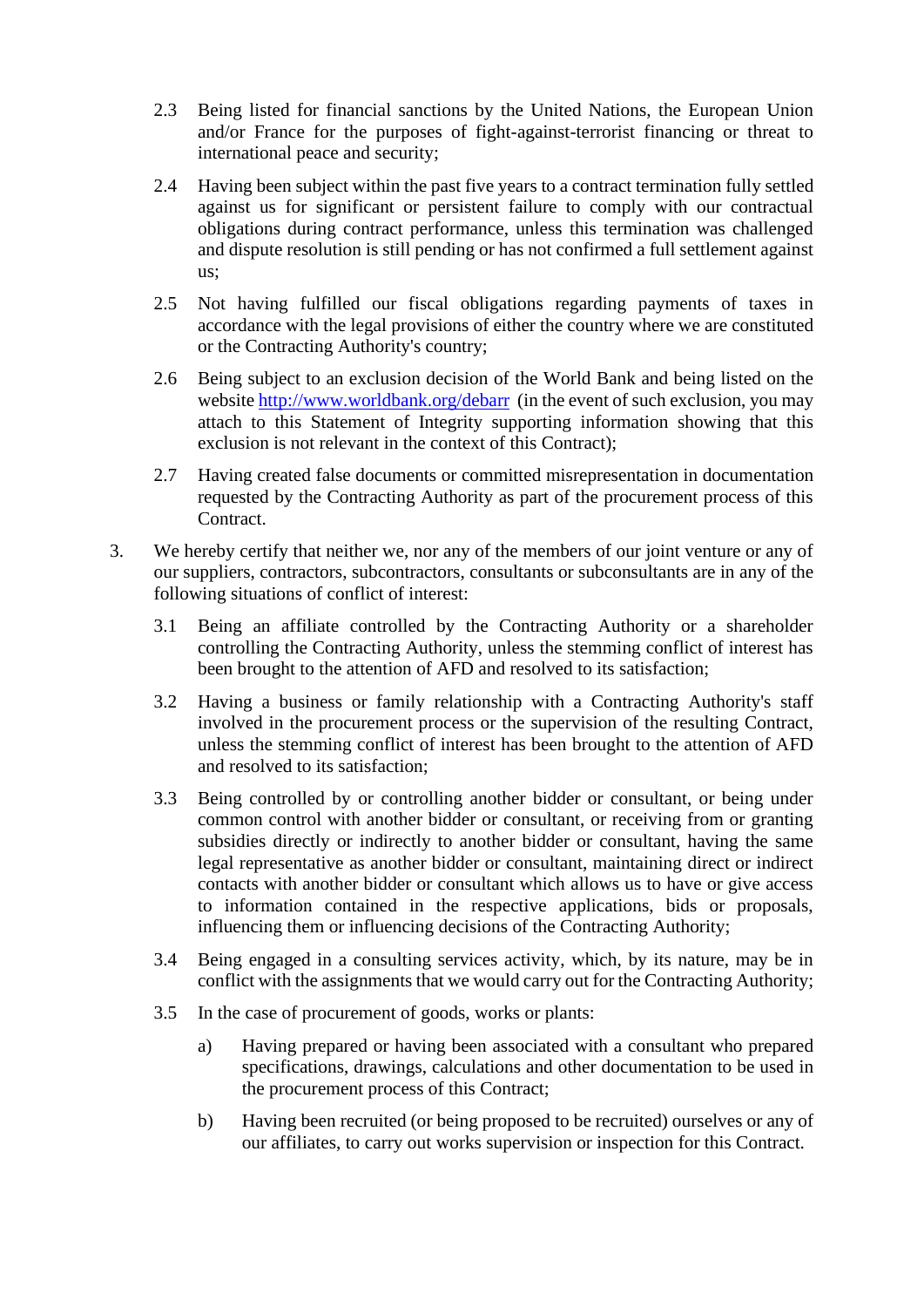- 4. If we are a state-owned entity, and to compete in a procurement process, we certify that we have legal and financial autonomy and that we operate under commercial laws and regulations.
- 5. We undertake to bring to the attention of the Contracting Authority, which will inform AFD, any change in situation with regard to points 2 to 4 here above.
- 6. In the context of the procurement process and performance of the corresponding contract:
	- 6.1 We have not and we will not engage in any dishonest conduct (act or omission) deliberately indented to deceive others, to intentionally conceal items, to violate or vitiate someone's consent, to make them circumvent legal or regulatory requirements and/or to violate their internal rules in order to obtain illegitimate profit;
	- 6.2 We have not and we will not engage in any dishonest conduct (act or omission) contrary to our legal or regulatory obligations or our internal rules in order to obtain illegitimate profit;
	- 6.3 We have not promised, offered or given and we will not promise, offer or give, directly or indirectly to (i) any Person who holds a legislative, executive, administrative or judicial mandate within the State of the Contracting Authority regardless of whether that Person was nominated or elected, regardless of the permanent or temporary, paid or unpaid nature of the position and regardless of the hierarchical level the Person occupies, (ii) any other Person who performs a public function, including for a State institution or a State-owned company, or who provides a public service, or (iii) any other person defined as a Public Officer by the national laws of the Contracting Authority's country, an undue advantage of any kind, for himself or for another Person or entity, for such Public Officer to act or refrain from acting in his official capacity;
	- 6.4 We have not promised, offered or given and we will not promise, offer or give, directly or indirectly to any Person who occupies an executive position in a private sector entity or works for such an entity, regardless of the nature of his/her capacity, any undue advantage of any kind, for himself or another Person or entity for such Person to perform or refrain from performing any act in breach of its legal, contractual or professional obligations;
	- 6.5 We have not and we will not engage in any practice likely to influence the contract award process to the detriment of the Contracting Authority and, in particular, in any anti-competitive practice having for object or for effect to prevent, restrict or distort competition, namely by limiting access to the market or the free exercise of competition by other undertakings;
	- 6.6 Neither we nor any of the members of our joint venture or any of our suppliers, contractors, subcontractors, consultants or subconsultants shall acquire or supply any equipment nor operate in any sectors under an embargo of the United Nations, the European Union or France;
	- 6.7 We commit ourselves to comply with and ensure that all of our suppliers, contractors, subcontractors, consultants or subconsultants comply with international environmental and labour standards, consistent with laws and regulations applicable in the country of implementation of the Contract, including the fundamental conventions of the International Labour Organisation (ILO) and international environmental treaties. Moreover, we shall implement environmental